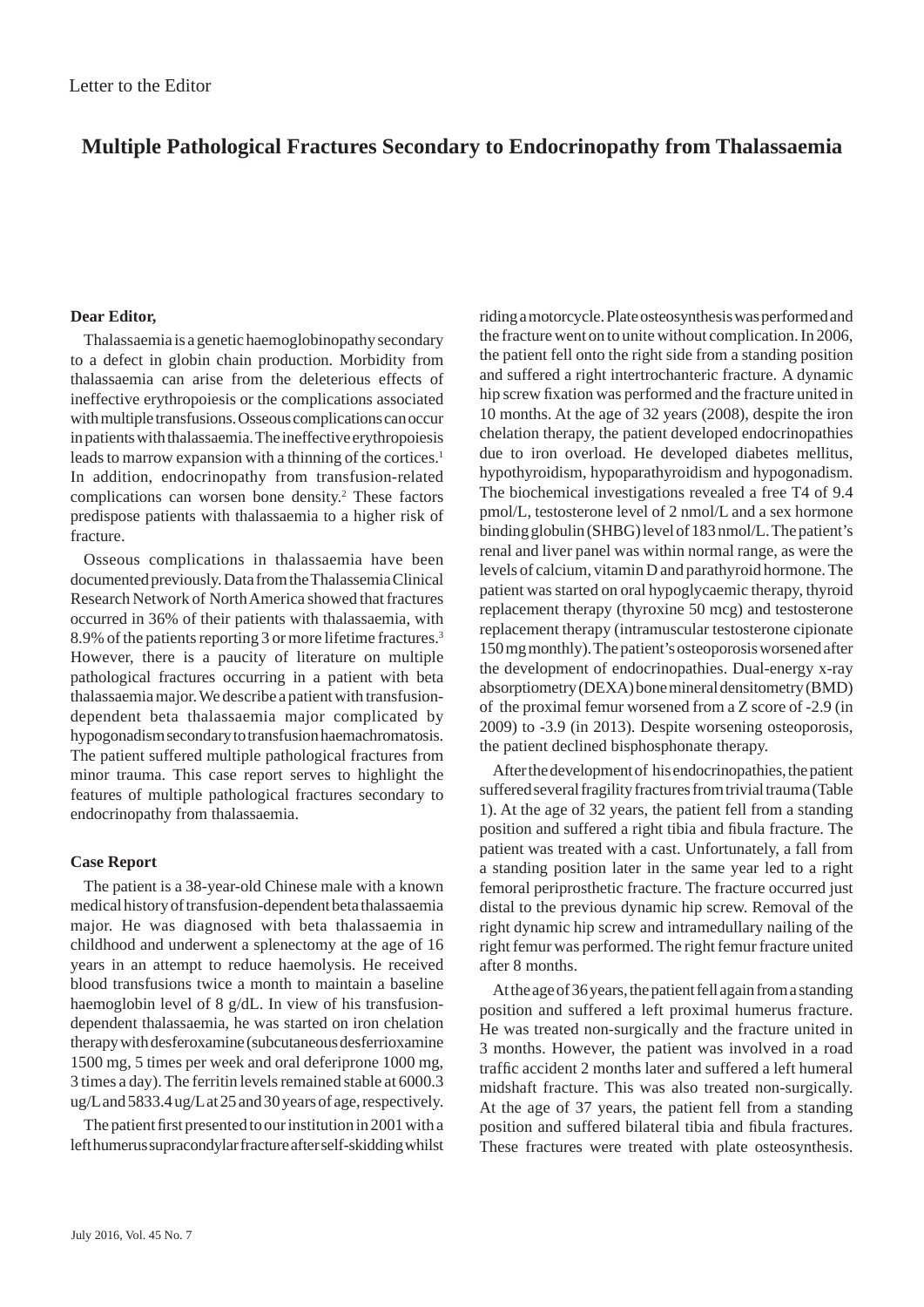| No.            | Age at Injury<br>(Years) | <b>Fracture Characteristics</b>             | <b>Mechanism of Injury</b>                           | <b>Management</b>      |
|----------------|--------------------------|---------------------------------------------|------------------------------------------------------|------------------------|
|                | 25                       | Left elbow supracondylar fracture           | Road traffic accident<br>(Motorcyclist self-skidded) | Plate osteosynthesis   |
| $\overline{c}$ | 30                       | Right femur intertrochanteric fracture      | Fall from a standing position                        | Dynamic hip screw      |
| 3              | 32                       | Right tibia and fibula shaft fracture*      | Fall from a standing position                        | Non-surgical treatment |
| 4              | 32                       | Right femur periprosthetic fracture*        | Fall from a standing position                        | Intramedullary nailing |
| 5              | 36                       | Left proximal humerus shaft fracture*       | Fall from a standing position                        | Non-surgical treatment |
| 6              | 36                       | Left humerus midshaft fracture <sup>*</sup> | Road traffic accident (driver at 40 km/hr)           | Non-surgical treatment |
| 7              | 37                       | Right tibia fracture*                       | Fall from a standing position                        | Plate osteosynthesis   |
| 8              | 37                       | Left tibia fracture*                        | Fall from a standing position                        | Plate osteosynthesis   |
| 9              | 37                       | Left humerus midshaft fracture <sup>*</sup> | Fall from a standing position                        | Non-surgical treatment |
| 10             | 37                       | Right tibia periprosthetic fracture*        | No known mechanism                                   | Intramedullary nailing |
| 11             | 37                       | L2 compression fracture*                    | No known mechanism                                   | Non-surgical treatment |
| 12             | 38                       | Left femur subtrochanteric fracture*        | Fall from bed                                        | Intramedullary nailing |
| 13             | 38                       | Right humeral shaft fracture*               | Pressure from the blood pressure<br>monitoring cuff  | Intramedullary nailing |

Table 1. Fracture History

\* Occurred after the development of hypogonadism.

Three months later, the patient complained of pain over the right tibia and left humerus, with no history of trauma or fall. It was then noted on radiographs that there was a new right tibia periprosthetic fracture (Fig. 1) as well as a left humerus periprosthetic fracture (Fig. 2). This was the third fracture to occur in his left humerus in just under 1 year. An intramedullary nail was inserted into the right tibia. The left humerus was treated non-surgically. The left humerus and right tibia united after 7 months. The patient subsequently complained of low back pain with no history of trauma or fall. Radiographs revealed a L2 compression fracture. This was treated non-surgically.

The patient presented to us once more in 2014 with a left comminuted subtrochanteric fracture after a fall off his bed (Fig. 3). Surgical fixation with an intramedullary nail was performed. On postoperative day 3, the patient complained of right humerus pain after a routine blood pressure measurement. X-rays revealed a right pathological humeral shaft fracture (Fig. 4). Intramedullary nailing was performed for the right humeral fracture.

Unfortunately, the patient developed an unrelated perforated pyloric ulcer during the twentieth postoperative and demised.



Fig. 1. Anteroposterior  $(A)$  and lateral  $(B)$  x-ray of the right tibia and fibula. There is a new periprosthetic fracture at the proximal aspect of the tibial plate (indicated by the arrow).



Fig. 2. Anteroposterior (A) and lateral (B) x-ray of the left humerus. Healing proximal and midshaft fractures of the left humerus are noted with a new periprosthetic fracture of the humeral shaft.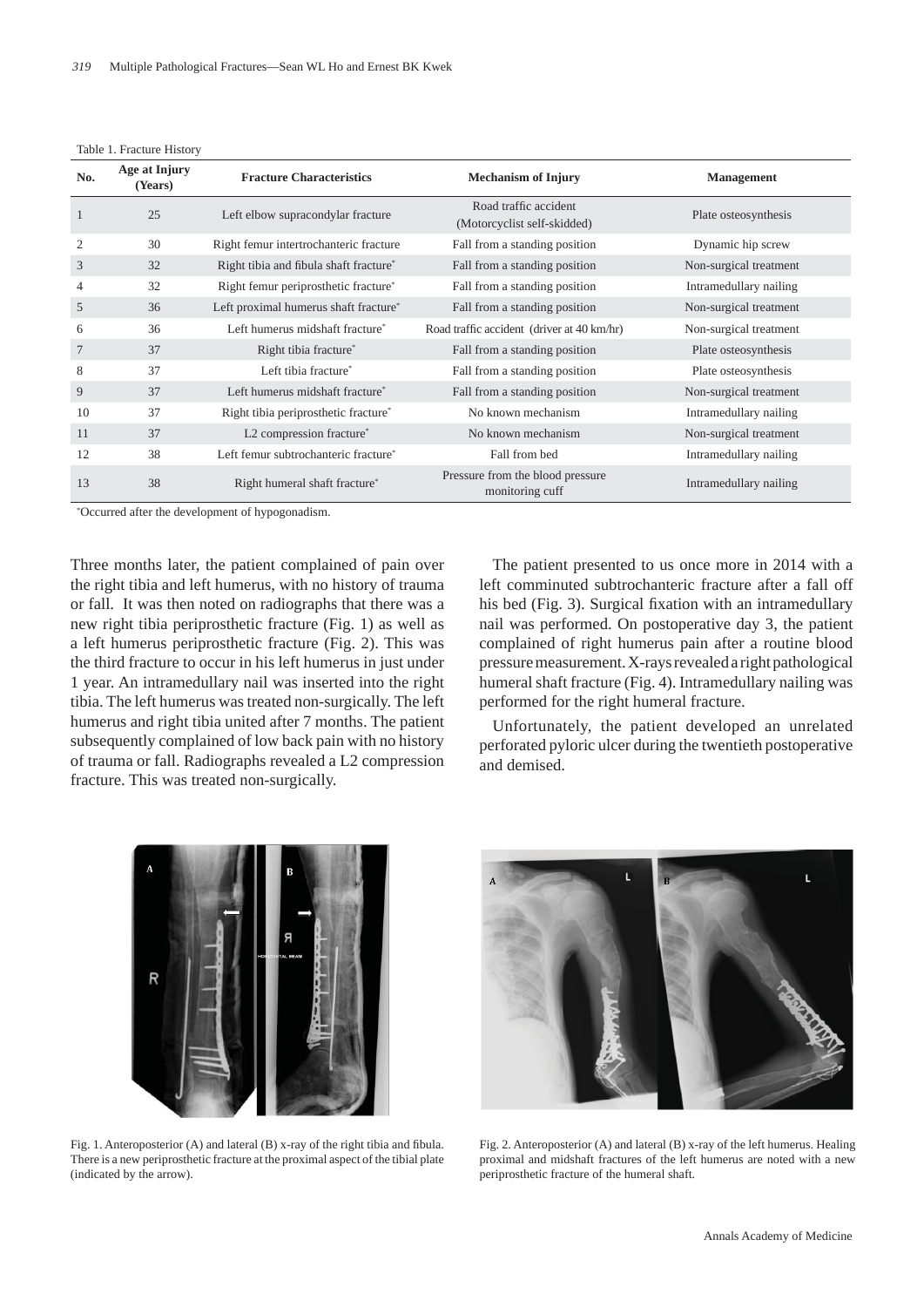

Fig. 3. Anteroposterior x-ray of the left subtrochanteric fracture. Comminuted subtrochanteric fracture is noted on the background of osteoporotic bone and thinned cortices.



Fig. 4. Anteroposterior (A) and lateral (B) x-ray of the right humerus. A minimally displaced pathological fracture of the humeral shaft (indicated by the arrow) is noted on the background of osteoporosis.

#### **Discussion**

Osseous deformity, bone pain and fractures are some of the common osseous complications associated with thalassaemia.3 The ineffective erythropoiesis stimulates bone marrow expansion by up to 30 to 40 times, leading to a thinning of the cortices.<sup>4</sup> Bone marrow expansion in bones such as the facial bones and long bones of the extremities can lead to the classical "chipmunk facies" appearance. Thalassaemia is associated with a low bone mineral density. It is postulated that an increased bone turnover in thalassaemia does not allow for positive bone accrual and attainment of optimal peak bone mass.<sup>3</sup> Polymorphism of the collagen type Ia1 (*COLIA 1*) gene has been associated with reduced BMD in postmenopausal osteoporosis.5 Interestingly, polymorphism of *COLIA 1* gene has also been noted in up to 30% of thalassaemic patients. This may contribute to the development of osteoporosis in thalassaemic patients. Other factors that may contribute to the development of osteoporosis include endocrinopathies, osteoblast toxicity from iron overload or bone toxicity from desferoxamine usage.<sup>2</sup>

Regular transfusion was introduced in the 1960s in an attempt to maintain a normal haemoglobin level.<sup>6</sup> Iron overload from multiple transfusions is a known complication. The body has no natural means of iron extraction and iron accumulation can occur in regions such as the myocardium, liver and endocrine glands. Iron chelation therapy with desferoxamine is widely used to assist in the excretion of chelated iron complexes from the body.7

Endocrinopathy is a known complication in patients with transfusion-dependent thalassaemia.8 The anterior pituitary gland is sensitive to iron overload, and this can lead to a hypothalamic-pituitary axis dysfunction resulting in hypogonadism.8 Common endocrinopathies include thyroid dysfunction, hypogonadism, diabetes and dyslipidaemias. In adult-onset hypogonadism, there is a profound effect on the BMD, which may worsen the osteoporosis. Male patients with thalassaemia, endocrine dysfunction and fracture history are at particular risk for future fracture.<sup>9</sup>

Hypogonadism can have a profound effect on the fracture risk of a thalassaemic patient. Androgens have a proliferative effect on osteoblasts and an inhibitory effect on osteoclasts. In hypogonadism, the diminished levels of androgens lead to a lowered BMD. In our patient, he suffered 2 fractures prior to the development of hypogonadism, with 1 fracture a result of minor trauma. There was an increased incidence of pathological fractures after the development of hypogonadism. He suffered a further 11 fractures after developing hypogonadism, of which 10 were due to minor trauma. In particular, a humeral fracture occurred from the use of an inflated blood pressure cuff. Notably, many of the fractures occurred from a low energy mechanism, with multiple fractures occurring in the same bone. The increase in pathological fractures after the development of hypogonadism reinforces the fact that hypogonadism is a strong independent predictor of fragility fractures in patients with thalassaemia. Patients with transfusion-dependent thalassaemia should be assessed regularly for hypogonadism. Alendronate therapy has been shown to increase the bone mineral density in thalassaemia-induced osteoporosis.<sup>10</sup> Patients should be counselled for an increased risk of pathological fracture after the development of hypogonadism.